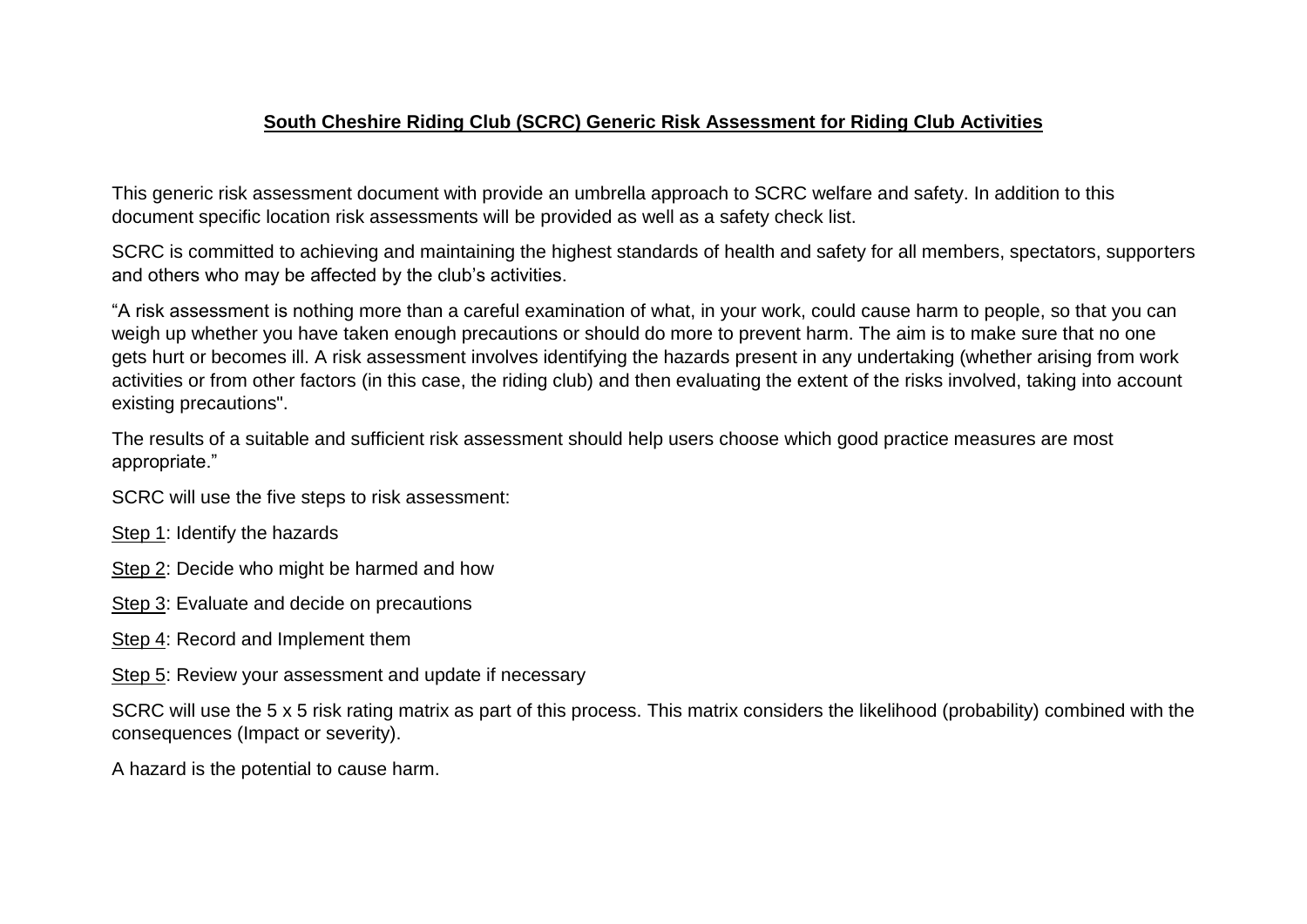|                          | <b>Generic Risk Assessment for SCRC Activities</b> |                |                     |                                              |                                     |                                              |                                            |  |  |  |  |
|--------------------------|----------------------------------------------------|----------------|---------------------|----------------------------------------------|-------------------------------------|----------------------------------------------|--------------------------------------------|--|--|--|--|
| <b>Activity/Hazard</b>   | Who might be<br>harmed and<br>how?                 | Likelihood     | <b>Consequences</b> | <b>Risk</b><br>rating<br>without<br>controls | <b>Existing Controls</b>            | <b>Actions to be</b><br>taken and by<br>whom | <b>Risk</b><br>rating<br>after<br>controls |  |  |  |  |
| <b>Access to Club</b>    | General                                            |                |                     |                                              | <b>SCRC</b> follow the<br>$\bullet$ | None                                         |                                            |  |  |  |  |
| <b>Venues</b>            | Public,                                            |                |                     |                                              | club venues health                  |                                              | $1 \times 3 =$                             |  |  |  |  |
|                          | Competitors,                                       |                |                     |                                              | and safety                          |                                              |                                            |  |  |  |  |
| Collison of              | Officials,                                         | $\overline{2}$ | 3                   | 6                                            | procedures.                         |                                              | 3                                          |  |  |  |  |
| vehicle/pedestrian/horse | Horses                                             |                |                     |                                              | Vehicles should<br>$\bullet$        |                                              |                                            |  |  |  |  |
|                          |                                                    |                |                     | (Low)                                        | enter club venues at                |                                              | (Low)                                      |  |  |  |  |
|                          |                                                    |                |                     |                                              | 5mph or adhere to                   |                                              |                                            |  |  |  |  |
|                          |                                                    |                |                     |                                              | existing speed                      |                                              |                                            |  |  |  |  |
|                          |                                                    |                |                     |                                              | restrictions.                       |                                              |                                            |  |  |  |  |
|                          |                                                    |                |                     |                                              | Each club venue is<br>$\bullet$     |                                              |                                            |  |  |  |  |
|                          |                                                    |                |                     |                                              | individually                        |                                              |                                            |  |  |  |  |
|                          |                                                    |                |                     |                                              | assessed for<br>additional hazards  |                                              |                                            |  |  |  |  |
|                          |                                                    |                |                     |                                              | at the entrance.                    |                                              |                                            |  |  |  |  |
|                          |                                                    |                |                     |                                              | Signage for the<br>$\bullet$        |                                              |                                            |  |  |  |  |
|                          |                                                    |                |                     |                                              | event should be                     |                                              |                                            |  |  |  |  |
|                          |                                                    |                |                     |                                              | displayed if                        |                                              |                                            |  |  |  |  |
|                          |                                                    |                |                     |                                              | appropriate.                        |                                              |                                            |  |  |  |  |
|                          |                                                    |                |                     |                                              | Access points must<br>$\bullet$     |                                              |                                            |  |  |  |  |
|                          |                                                    |                |                     |                                              | be kept clear at all                |                                              |                                            |  |  |  |  |
|                          |                                                    |                |                     |                                              | times for access of                 |                                              |                                            |  |  |  |  |
|                          |                                                    |                |                     |                                              | emergency vehicles                  |                                              |                                            |  |  |  |  |
|                          |                                                    |                |                     |                                              | Onus is on drivers<br>$\bullet$     |                                              |                                            |  |  |  |  |
|                          |                                                    |                |                     |                                              | taking care when                    |                                              |                                            |  |  |  |  |
|                          |                                                    |                |                     |                                              | manoeuvring                         |                                              |                                            |  |  |  |  |
|                          |                                                    |                |                     |                                              | vehicles.                           |                                              |                                            |  |  |  |  |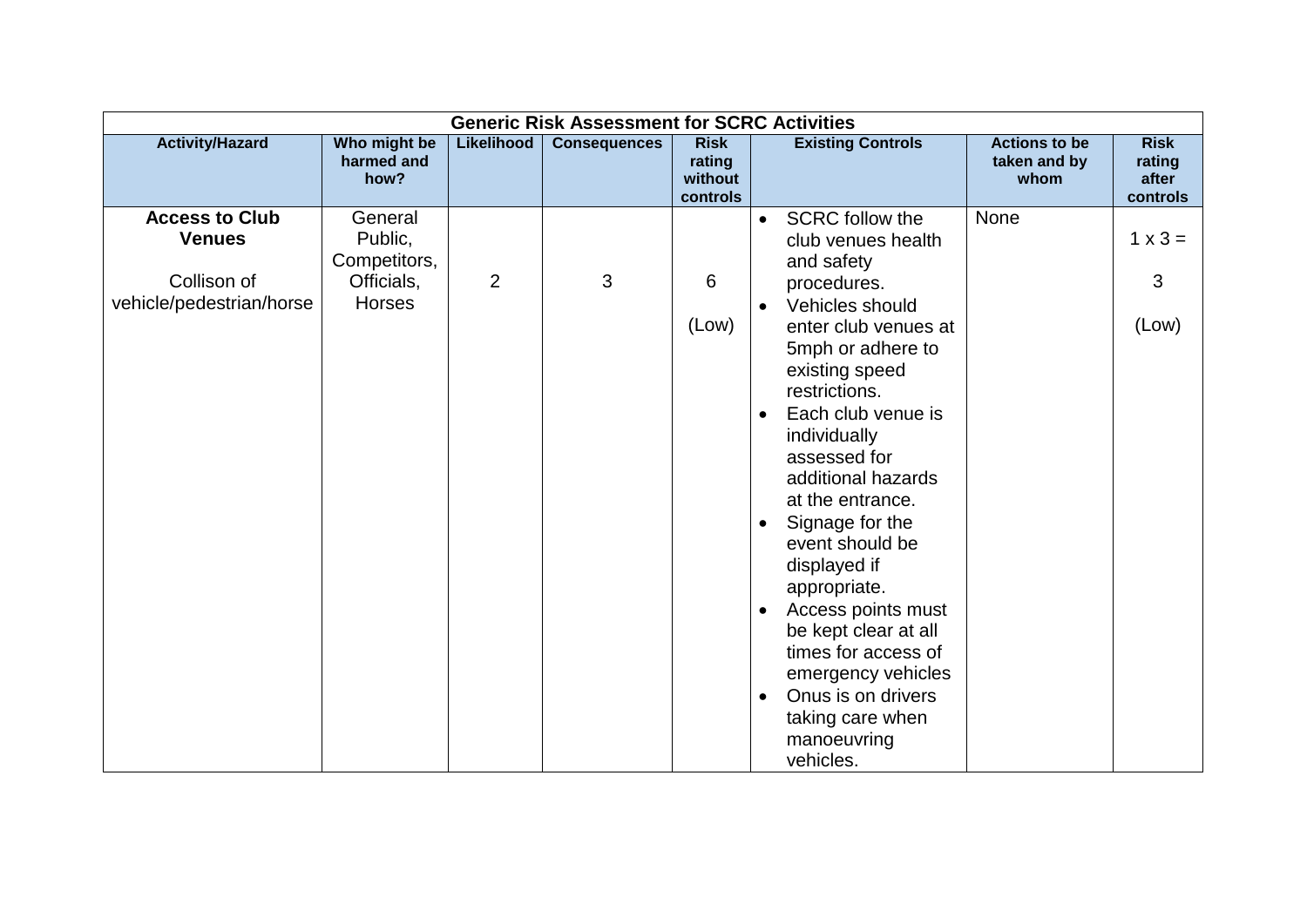|                                          | <b>Generic Risk Assessment for SCRC Activities</b> |            |                     |                                              |                                                                                                                                                                                                                                                                                                                                           |                |                                            |  |  |  |  |
|------------------------------------------|----------------------------------------------------|------------|---------------------|----------------------------------------------|-------------------------------------------------------------------------------------------------------------------------------------------------------------------------------------------------------------------------------------------------------------------------------------------------------------------------------------------|----------------|--------------------------------------------|--|--|--|--|
| <b>Activity/Hazard</b>                   | Who might be<br>harmed and<br>how?                 | Likelihood | <b>Consequences</b> | <b>Risk</b><br>rating<br>without<br>controls | <b>Controls</b>                                                                                                                                                                                                                                                                                                                           | <b>Actions</b> | <b>Risk</b><br>rating<br>after<br>controls |  |  |  |  |
| <b>Egress from club</b><br><b>Venues</b> | General<br>Public,<br>Competitors,                 |            |                     |                                              | <b>SCRC follow the</b><br>$\bullet$<br>club venues health<br>and safety                                                                                                                                                                                                                                                                   | None           | $1 \times 3 =$                             |  |  |  |  |
| Collison of<br>vehicle/pedestrian/horse  | Officials,<br>Horses                               | 2          | 3                   | 6                                            | procedures.<br>Vehicles should exit                                                                                                                                                                                                                                                                                                       |                | 3                                          |  |  |  |  |
|                                          |                                                    |            |                     | (Low)                                        | club venues at<br>5mph or adhere to<br>existing speed<br>restrictions.<br>Each venue is<br>individually<br>assessed for<br>additional hazards<br>at the exit.<br>Exit points must be<br>$\bullet$<br>kept clear at all<br>times for egress of<br>emergency vehicles<br>Onus is on drivers<br>taking care when<br>manoeuvring<br>vehicles. |                | (Low)                                      |  |  |  |  |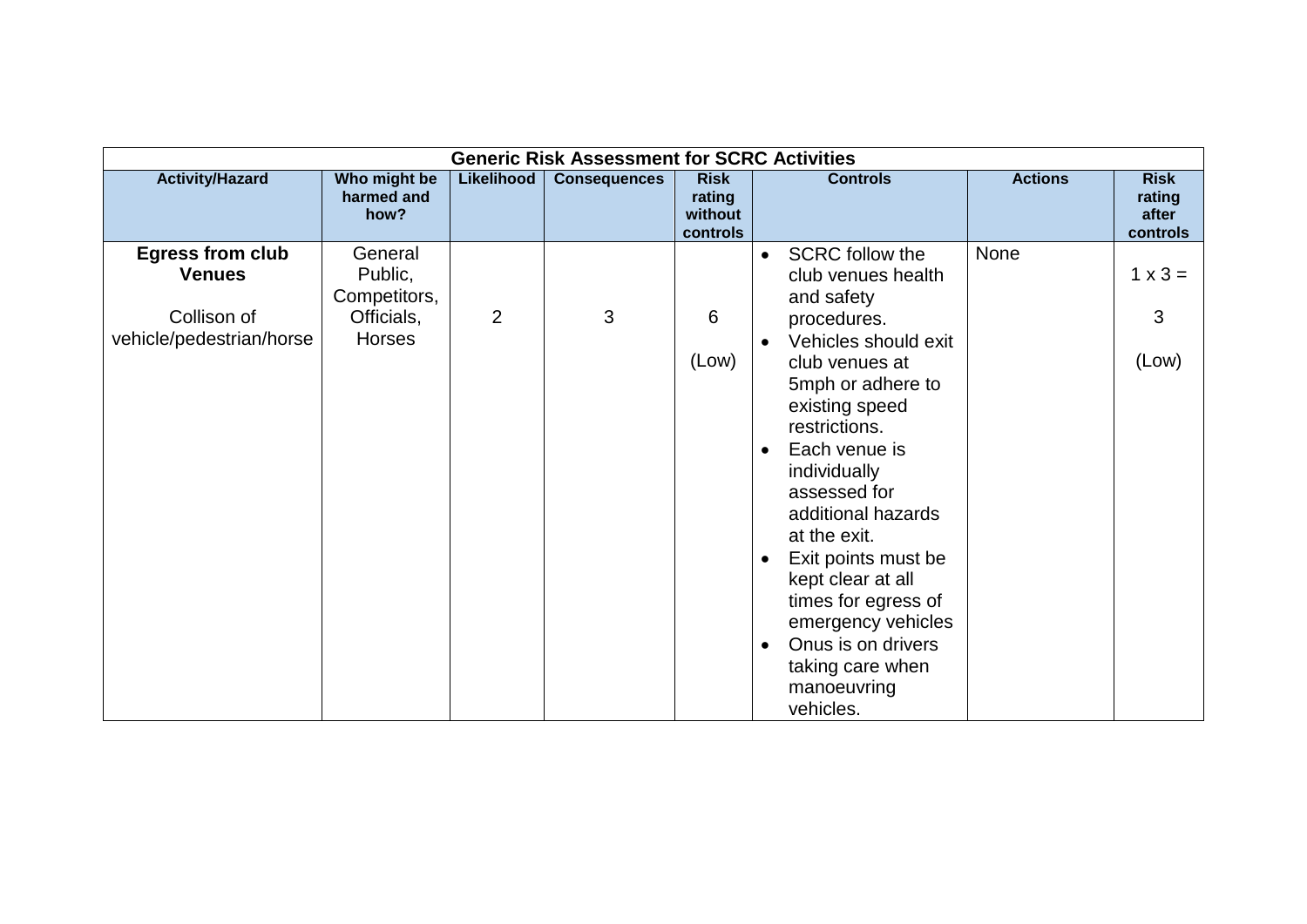|                                                                         | <b>Generic Risk Assessment for SCRC Activities</b> |                   |                     |                                              |                                                                                                                                                                                                                                                                                                                                                                                                                                                                                                                                                              |                |                                            |  |  |  |  |  |  |
|-------------------------------------------------------------------------|----------------------------------------------------|-------------------|---------------------|----------------------------------------------|--------------------------------------------------------------------------------------------------------------------------------------------------------------------------------------------------------------------------------------------------------------------------------------------------------------------------------------------------------------------------------------------------------------------------------------------------------------------------------------------------------------------------------------------------------------|----------------|--------------------------------------------|--|--|--|--|--|--|
| <b>Activity/Hazard</b>                                                  | Who might be<br>harmed and<br>how?                 | <b>Likelihood</b> | <b>Consequences</b> | <b>Risk</b><br>rating<br>without<br>controls | <b>Controls</b>                                                                                                                                                                                                                                                                                                                                                                                                                                                                                                                                              | <b>Actions</b> | <b>Risk</b><br>rating<br>after<br>controls |  |  |  |  |  |  |
| Parking of cars,<br>trailers and<br>horseboxes at<br><b>Riding Club</b> | General<br>Public,<br>Competitors,<br>Officials,   | $\overline{2}$    | 3                   | 6                                            | SCRC follow the club<br>$\bullet$<br>venues health and<br>safety procedures.<br>Vehicles should enter                                                                                                                                                                                                                                                                                                                                                                                                                                                        | None           | $1 \times 3 =$<br>3                        |  |  |  |  |  |  |
| events.<br>Collison of<br>vehicle/pedestrian<br>/horse                  | <b>Horses</b>                                      |                   |                     | (Low)                                        | and leave club venues<br>at 5mph or adhere to<br>existing speed<br>restrictions.<br>When parking next to<br>$\bullet$<br>another horsebox or<br>horse trailer<br>consideration should<br>be given to the<br>vehicles next to you,<br>ensuring that enough<br>room is left for loading<br>and unloading of<br>horses.<br>Do not block other<br>$\bullet$<br>vehicles in.<br>Each club venue is<br>$\bullet$<br>individually assessed<br>for additional hazards<br>of parking.<br>Onus is on drivers<br>$\bullet$<br>taking care when<br>manoeuvring vehicles. |                | (Low)                                      |  |  |  |  |  |  |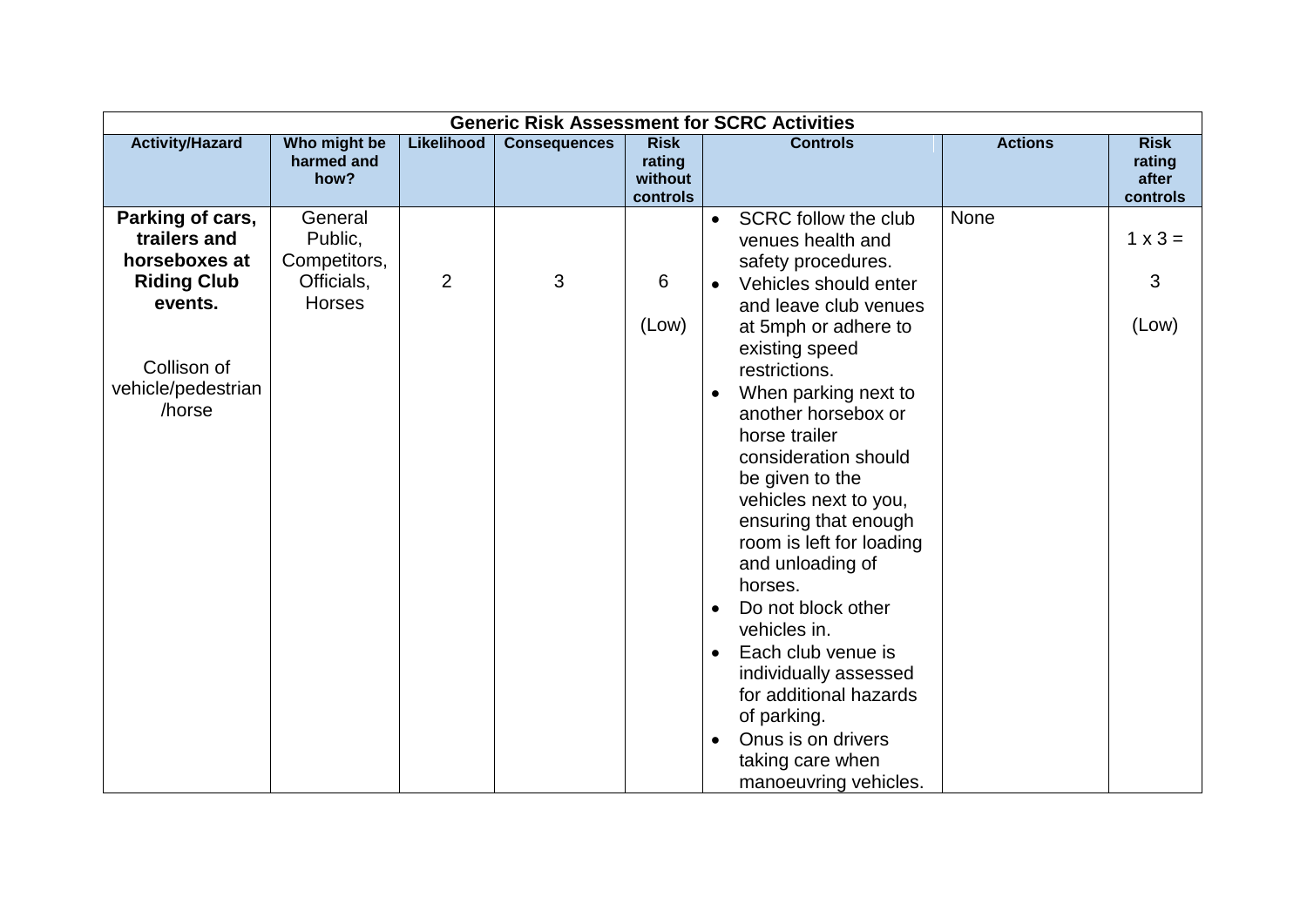|                                     |                                    |            |                     |                                              | <b>Generic Risk Assessment for SCRC Activities</b>                                                                                                                                                                                                                         |                                            |
|-------------------------------------|------------------------------------|------------|---------------------|----------------------------------------------|----------------------------------------------------------------------------------------------------------------------------------------------------------------------------------------------------------------------------------------------------------------------------|--------------------------------------------|
| <b>Activity/Hazard</b>              | Who might be<br>harmed and<br>how? | Likelihood | <b>Consequences</b> | <b>Risk</b><br>rating<br>without<br>controls | <b>Actions</b><br><b>Controls</b>                                                                                                                                                                                                                                          | <b>Risk</b><br>rating<br>after<br>controls |
| <b>Welfare</b><br><b>Facilities</b> | General<br>Public,                 |            |                     |                                              | <b>None</b><br>Each club venue must<br>have a toilet and hand                                                                                                                                                                                                              |                                            |
|                                     | Competitors,<br>Officials,         | 1          | 3                   | 3                                            | washing facilities which<br>are checked to see if                                                                                                                                                                                                                          | $1 \times 1 =$                             |
| <b>Illness</b>                      | <b>Horses</b>                      |            |                     | (Low)                                        | they are suitable and<br>sufficient.                                                                                                                                                                                                                                       |                                            |
| Food poisoning                      |                                    |            |                     |                                              | SCRC provide a tea<br>and coffee making<br>facility. Cups are<br>washed properly. All<br>drinks making<br>equipment is kept in a<br>container to ensure<br>cleanliness.<br>Any catering<br>companies used are an<br>approved caterer with<br>food hygiene<br>certificates. | (Low)                                      |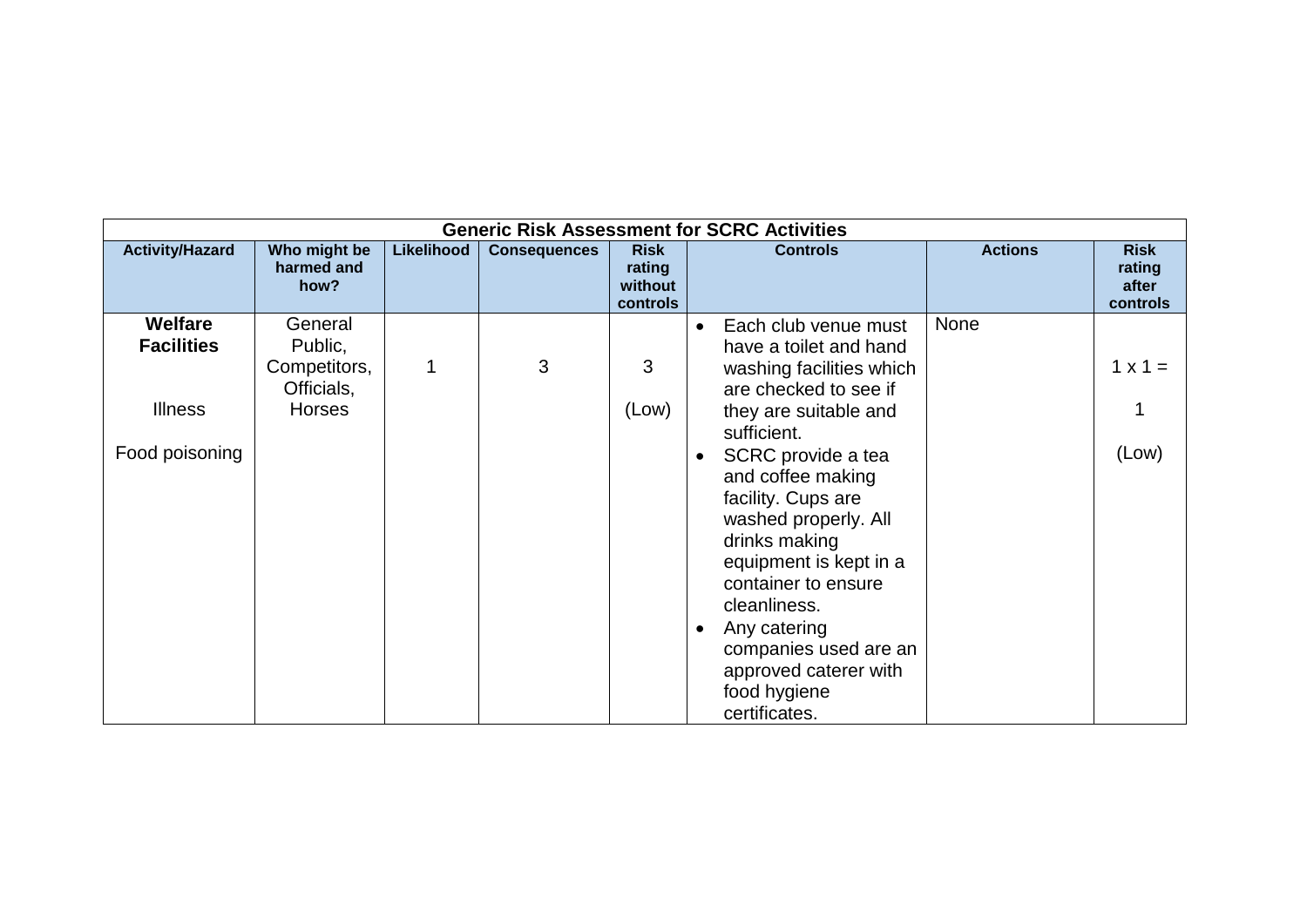| <b>Generic Risk Assessment for SCRC Activities</b>                                                                                                                       |                                                            |            |                     |                                              |                                                                                                                                                                                                                                                                                                                                                                                                                                                                                                                                                                                                                                                                    |                |                                            |  |  |  |  |
|--------------------------------------------------------------------------------------------------------------------------------------------------------------------------|------------------------------------------------------------|------------|---------------------|----------------------------------------------|--------------------------------------------------------------------------------------------------------------------------------------------------------------------------------------------------------------------------------------------------------------------------------------------------------------------------------------------------------------------------------------------------------------------------------------------------------------------------------------------------------------------------------------------------------------------------------------------------------------------------------------------------------------------|----------------|--------------------------------------------|--|--|--|--|
| <b>Activity/Hazard</b>                                                                                                                                                   | Who might be<br>harmed and<br>how?                         | Likelihood | <b>Consequences</b> | <b>Risk</b><br>rating<br>without<br>controls | <b>Controls</b>                                                                                                                                                                                                                                                                                                                                                                                                                                                                                                                                                                                                                                                    | <b>Actions</b> | <b>Risk</b><br>rating<br>after<br>controls |  |  |  |  |
| <b>Ground</b><br><b>Condition</b><br>Fall from horse<br>due to poor<br>ground<br>condition<br>Slip or trip of a<br>person or horse<br>due to poor<br>ground<br>condition | General<br>Public,<br>Competitors,<br>Officials,<br>Horses | 3          | 5                   | 15<br>(Medium)                               | The ground must be<br>$\bullet$<br>assessed for suitability<br>on the day of the riding<br>club event for both the<br>riding surface and the<br>car park.<br><b>Consideration should</b><br>be made to whether<br>the ground is too hard,<br>too soft, too frozen, too<br>wet etc.<br>If the ground is<br>$\bullet$<br>deemed unsafe<br>beyond what is<br>reasonable, a decision<br>will be made as to<br>whether to cancel the<br>event by the organiser<br>on the day or as a joint<br>committee decision.<br>Each rider must make<br>$\bullet$<br>their own assessment<br>of the conditions of the<br>ground and take<br>responsibility for their<br>decisions. | <b>None</b>    | $2 \times 3 =$<br>6<br>(Low)               |  |  |  |  |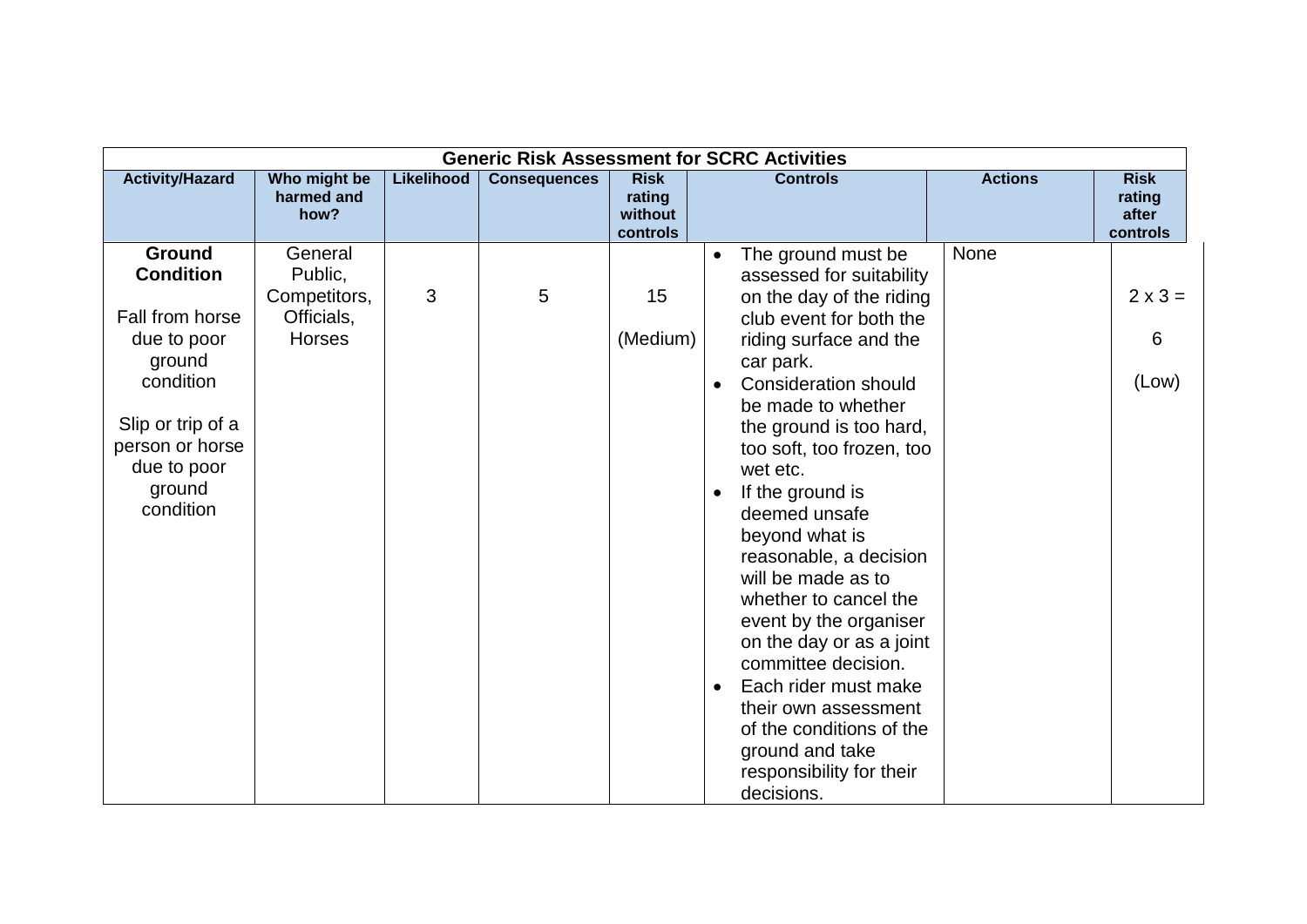| <b>Generic Risk Assessment for SCRC Activities</b>                                                                                                                                                                                             |                                                                   |                   |                     |                                              |                                                                                                                                                                                                                                                                                                                                                                                                                                                                                                                                                                                                                                   |                                            |  |  |  |  |  |  |
|------------------------------------------------------------------------------------------------------------------------------------------------------------------------------------------------------------------------------------------------|-------------------------------------------------------------------|-------------------|---------------------|----------------------------------------------|-----------------------------------------------------------------------------------------------------------------------------------------------------------------------------------------------------------------------------------------------------------------------------------------------------------------------------------------------------------------------------------------------------------------------------------------------------------------------------------------------------------------------------------------------------------------------------------------------------------------------------------|--------------------------------------------|--|--|--|--|--|--|
| <b>Activity/Hazard</b>                                                                                                                                                                                                                         | Who might be<br>harmed and<br>how?                                | <b>Likelihood</b> | <b>Consequences</b> | <b>Risk</b><br>rating<br>without<br>controls | <b>Actions</b><br><b>Controls</b>                                                                                                                                                                                                                                                                                                                                                                                                                                                                                                                                                                                                 | <b>Risk</b><br>rating<br>after<br>controls |  |  |  |  |  |  |
| <b>Adverse</b><br>weather<br>Fall from horse<br>due to bad<br>weather<br>conditions<br>Slip or trip of a<br>person or horse<br>due to bad<br>weather<br>conditions<br>Risk of road<br>traffic accident<br>travelling to a<br><b>SCRC</b> event | General<br>Public,<br>Competitors,<br>Officials,<br><b>Horses</b> | 3                 | 5                   | 15<br>(Medium)                               | None<br>The weather must be<br>$\bullet$<br>assessed for suitability<br>on the day of the riding<br>club event.<br><b>Consideration should</b><br>$\bullet$<br>be made to the club<br>venues and riding<br>surfaces.<br>If the weather is<br>deemed unsafe<br>beyond what is<br>reasonable, a decision<br>will be made as to<br>whether to cancel the<br>event by the organiser<br>on the day or as a joint<br>committee decision.<br>Each rider must make<br>$\bullet$<br>their own assessment<br>of the weather<br>conditions and if it is<br>safe to travel to the<br>venue and take<br>responsibility for their<br>decisions. | $2 \times 3 =$<br>6<br>(Low)               |  |  |  |  |  |  |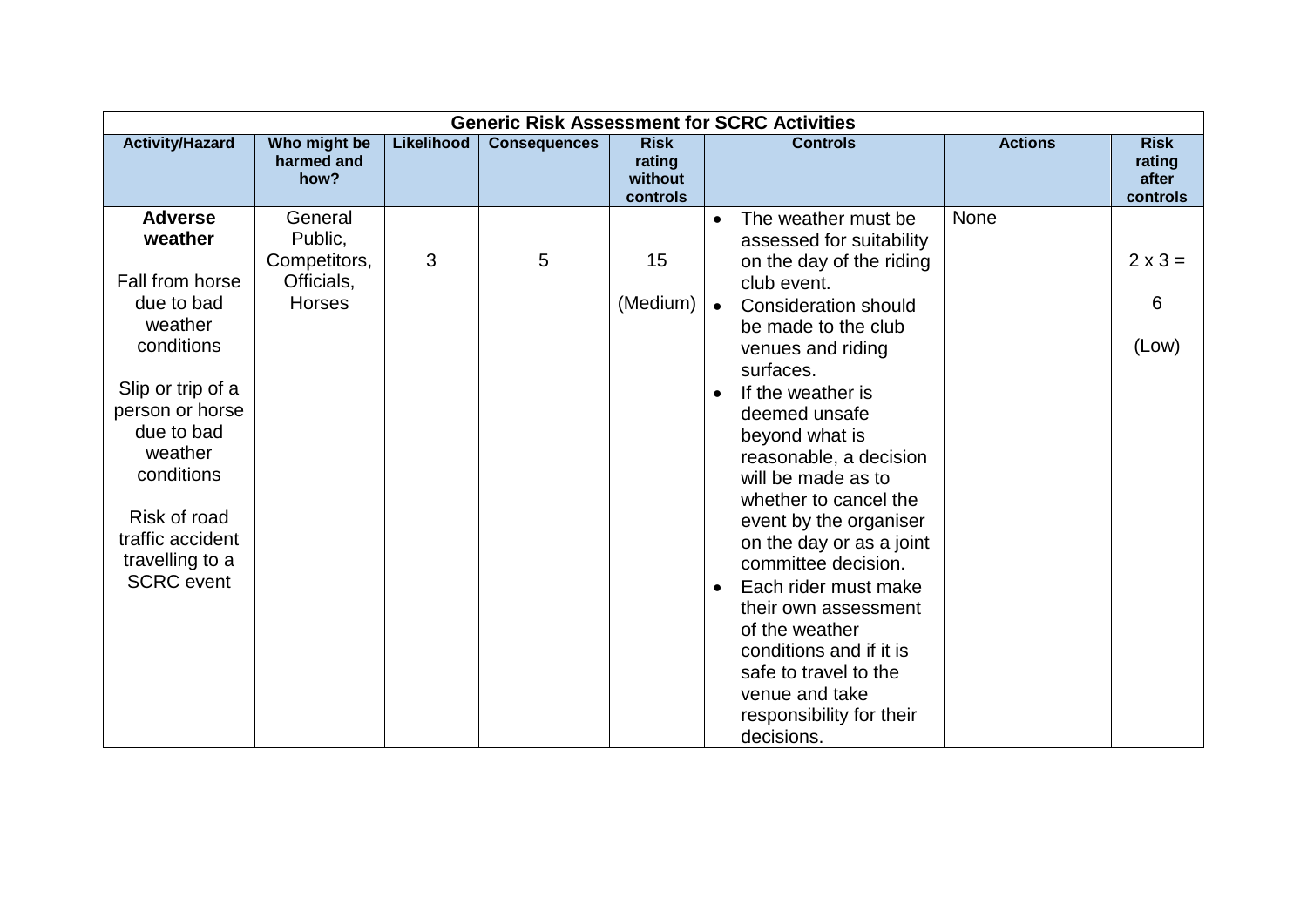|                                                                                                   | <b>Generic Risk Assessment for SCRC Activities</b>         |            |                     |                                              |                                                                                                                                                                                                                                                                                                                                                                                                                                                                                                                                                               |                                                              |  |  |  |  |  |  |  |
|---------------------------------------------------------------------------------------------------|------------------------------------------------------------|------------|---------------------|----------------------------------------------|---------------------------------------------------------------------------------------------------------------------------------------------------------------------------------------------------------------------------------------------------------------------------------------------------------------------------------------------------------------------------------------------------------------------------------------------------------------------------------------------------------------------------------------------------------------|--------------------------------------------------------------|--|--|--|--|--|--|--|
| <b>Activity/Hazard</b>                                                                            | Who might be<br>harmed and<br>how?                         | Likelihood | <b>Consequences</b> | <b>Risk</b><br>rating<br>without<br>controls | <b>Controls</b>                                                                                                                                                                                                                                                                                                                                                                                                                                                                                                                                               | <b>Actions</b><br><b>Risk</b><br>rating<br>after<br>controls |  |  |  |  |  |  |  |
| <b>Erection of PA</b><br>Systems,<br><b>Timing</b><br>Equipment.<br><b>Trips</b><br>Electrocution | General<br>Public,<br>Competitors,<br>Officials,<br>Horses | 1          | 3                   | 3<br>(Low)                                   | None<br><b>SCRC follow the club</b><br>$\bullet$<br>venues health and<br>safety procedures.<br>The responsibility for<br>ensuring that electrical<br>equipment is safe and<br>PATs tested lies with<br>the venue being used.<br>Each venue is<br>$\bullet$<br>individually assessed<br>for additional hazards<br>Any timing equipment<br>must be erected where<br>the cables will not be<br>tripped over by horse<br>or person walking the<br>course.<br>Any timing equipment<br>must be positioned<br>where it is unlikely that<br>a horse will run into it. | $1 \times 1 =$<br>(Low)                                      |  |  |  |  |  |  |  |

**Generic Risk Assessment for SCRC Activities**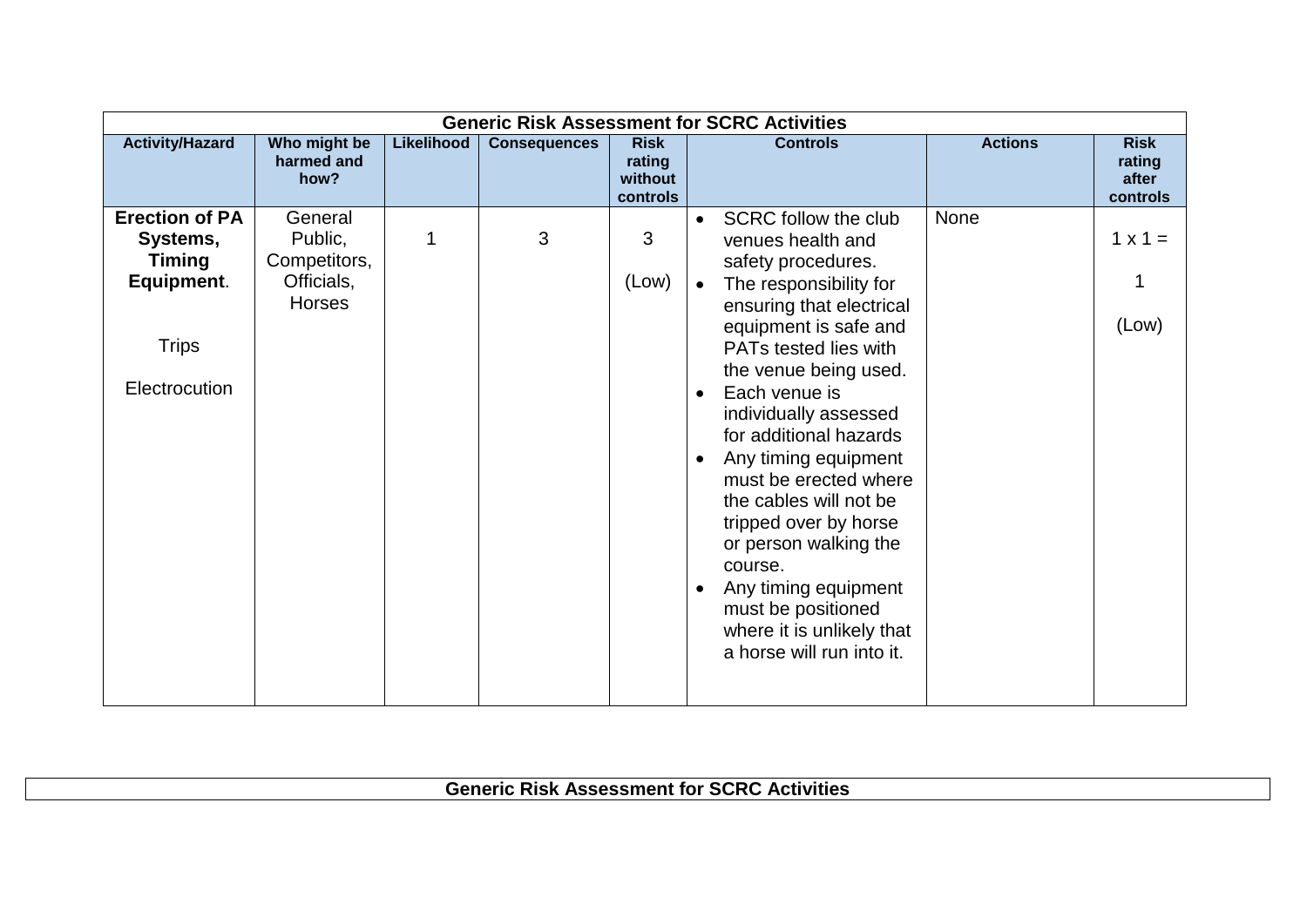| <b>Activity/Hazard</b>                                                                                                                                               | Who might be<br>harmed and                                                | <b>Likelihood</b> | <b>Consequences</b> | <b>Risk rating</b><br>without | <b>Controls</b>                                                                                                                                                                                                                                                                                                                                                                                                              | <b>Actions</b>                                                                                                        | <b>Risk rating</b><br>after                  |
|----------------------------------------------------------------------------------------------------------------------------------------------------------------------|---------------------------------------------------------------------------|-------------------|---------------------|-------------------------------|------------------------------------------------------------------------------------------------------------------------------------------------------------------------------------------------------------------------------------------------------------------------------------------------------------------------------------------------------------------------------------------------------------------------------|-----------------------------------------------------------------------------------------------------------------------|----------------------------------------------|
| <b>Management of</b><br><b>Fallen Rider,</b><br><b>Injured Person</b><br>or Injured<br><b>Horse</b><br>Rider may fall<br>off a horse<br>Horse may<br>injure a person | how?<br>General<br>Public,<br>Competitors,<br>Officials,<br><b>Horses</b> | 5                 | 5                   | controls<br>25<br>(High)      | SCRC follow the club venues health<br>and safety procedures.<br>Each club venue is individually<br>assessed for additional unforeseen<br>hazards.<br>Each venue has a specific risk<br>$\bullet$<br>assessment which includes post code<br>of venue, site map and emergency<br>telephone numbers.<br>SCRC have a suitable and sufficient<br>$\bullet$<br>First Aid kit available at all training and                         | To consider<br><b>First Aid Course</b><br>for SCRC event<br>organisers.<br>To discuss at<br>next committee<br>meeting | controls<br>$5 \times 3 =$<br>15<br>(Medium) |
| Horse may get<br>injured whilst in<br>vehicle, outside<br>the vehicle or<br>whilst being<br>ridden                                                                   |                                                                           |                   |                     |                               | competitive riding club events.<br>999 emergency telephone number to<br>$\bullet$<br>be used in an emergency.<br>Emergency vet to be called for badly<br>$\bullet$<br>injured horses.<br>Designated responsible person to take<br>$\bullet$<br>charge and manage incident of injured<br>person.<br>Accidents to be recorded in the club<br>$\bullet$<br>accident book.<br><b>Generic Risk Assessment for SCRC Activities</b> |                                                                                                                       |                                              |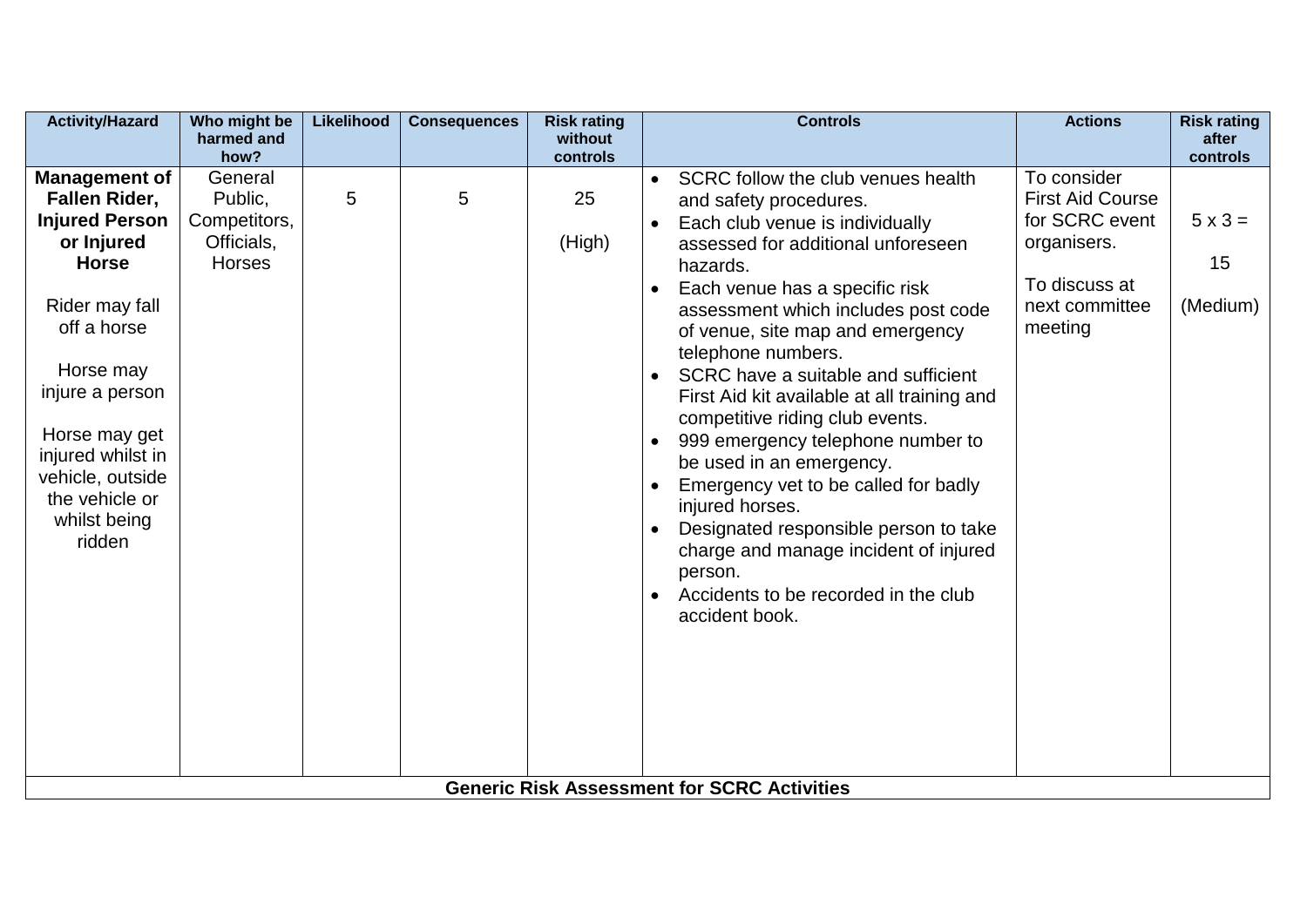| <b>Activity/Hazard</b>                                                                                                                   | Who might be<br>harmed and                                        | Likelihood | <b>Consequences</b> | <b>Risk rating</b><br>without |                                                                                     | <b>Controls</b>                                                                                                                                                                                                                                                                                                                                                                                                                                                                                                                                                                                                                                                                                                                                                                                                                                                                                                                                                                                                                                          | <b>Actions</b>                                                                                                        | <b>Risk rating</b><br>after      |
|------------------------------------------------------------------------------------------------------------------------------------------|-------------------------------------------------------------------|------------|---------------------|-------------------------------|-------------------------------------------------------------------------------------|----------------------------------------------------------------------------------------------------------------------------------------------------------------------------------------------------------------------------------------------------------------------------------------------------------------------------------------------------------------------------------------------------------------------------------------------------------------------------------------------------------------------------------------------------------------------------------------------------------------------------------------------------------------------------------------------------------------------------------------------------------------------------------------------------------------------------------------------------------------------------------------------------------------------------------------------------------------------------------------------------------------------------------------------------------|-----------------------------------------------------------------------------------------------------------------------|----------------------------------|
|                                                                                                                                          | how?                                                              |            |                     | controls                      |                                                                                     |                                                                                                                                                                                                                                                                                                                                                                                                                                                                                                                                                                                                                                                                                                                                                                                                                                                                                                                                                                                                                                                          |                                                                                                                       | controls                         |
| <b>Riding Horses</b><br>Rider may fall off<br>a horse<br>Horse may injure<br>a person<br>Horse may get<br>injured whilst<br>being ridden | General<br>Public,<br>Competitors,<br>Officials,<br><b>Horses</b> | 5          | 5                   | 25<br>(High)                  | risk.<br>$\bullet$<br>$\bullet$<br>$\bullet$<br>$\bullet$<br>$\bullet$<br>$\bullet$ | SCRC plan riding club events taking into<br>consideration emergency planning, specific<br>venue hazards and safety controls.<br>Riders are required to conduct themselves<br>and retain control of their horses so that<br>they do not put themselves or others at<br>Riders must only walk their horses in any<br>area other than the designated training,<br>practice or competition arenas.<br>Riders must obey SCRC rules.<br>Current standard riding hats:<br>New standard PAS015 (2011) is required<br>for 2016. For safety, riding boots and<br>gloves must be worn for all riding activity,<br>back protectors (BETA Level 3) must be<br>worn for cross country and are strongly<br>recommended in show jumping.<br>All dogs must be kept on leads at all times.<br>Stewards must ensure that spectators do<br>not occupy arena entrances or exits.<br>Riders must observe rules of etiquette and<br>pass LEFT to LEFT in warm up arenas.<br>Riders are responsible for their own<br>insurance for personal injury and injury to<br>their horse. | To consider First<br>Aid Course for<br><b>SCRC</b> event<br>organisers.<br>To discuss at<br>next committee<br>meeting | $5 \times 3 =$<br>15<br>(Medium) |
|                                                                                                                                          |                                                                   |            |                     |                               |                                                                                     | <b>Generic Risk Assessment for SCRC Activities</b>                                                                                                                                                                                                                                                                                                                                                                                                                                                                                                                                                                                                                                                                                                                                                                                                                                                                                                                                                                                                       |                                                                                                                       |                                  |
| <b>Activity/Hazard</b>                                                                                                                   | Who might be                                                      | Likelihood | <b>Consequences</b> | <b>Risk rating without</b>    |                                                                                     | <b>Controls</b>                                                                                                                                                                                                                                                                                                                                                                                                                                                                                                                                                                                                                                                                                                                                                                                                                                                                                                                                                                                                                                          | <b>Actions</b>                                                                                                        | <b>Risk rating after</b>         |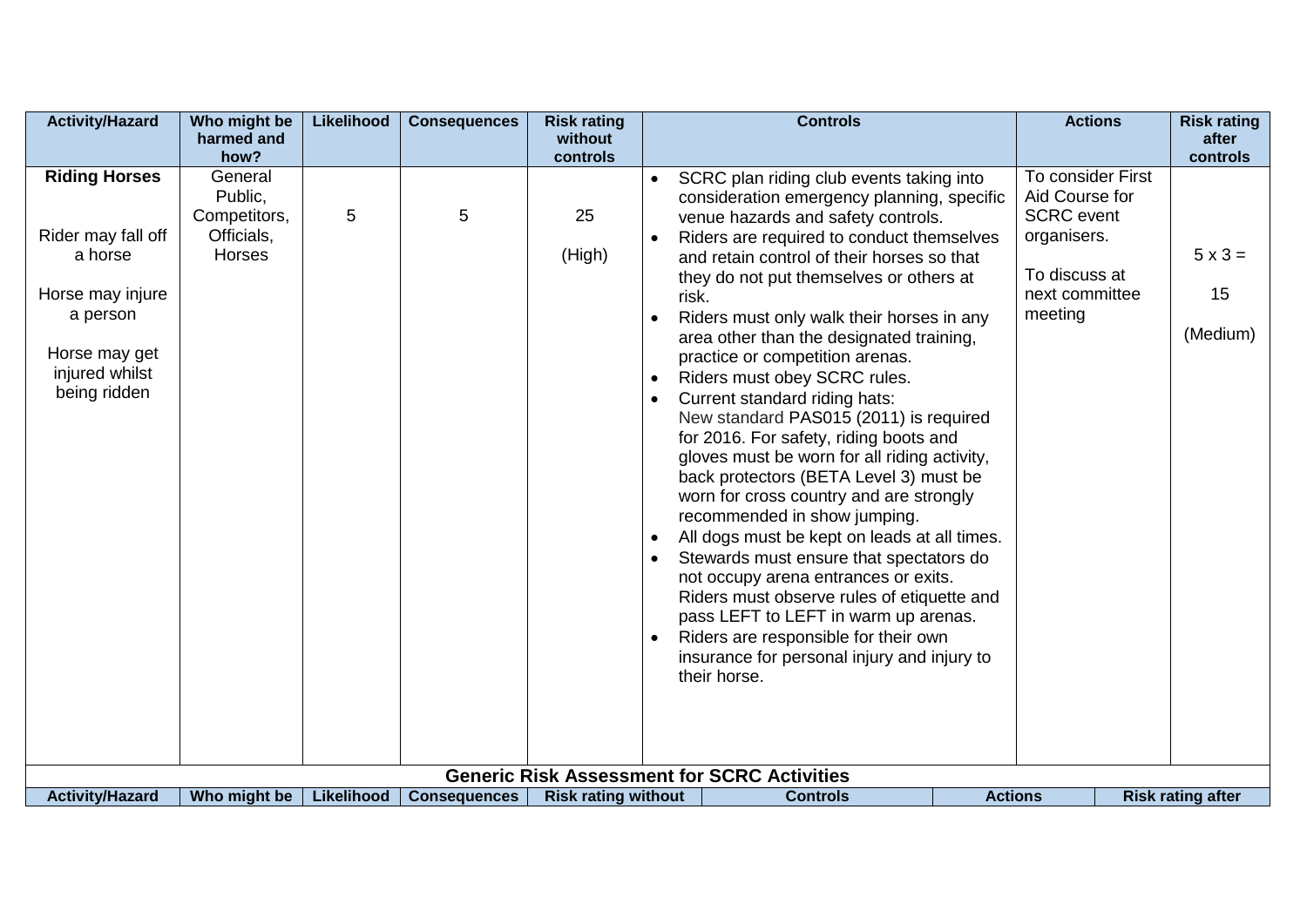|                                                                                                                       | harmed and                                                                |   |   | controls       |                                                                                                                                                                                                                                                                                                                                                                                                                                                                                                                                                                                                                                                                                                                      | controls                     |
|-----------------------------------------------------------------------------------------------------------------------|---------------------------------------------------------------------------|---|---|----------------|----------------------------------------------------------------------------------------------------------------------------------------------------------------------------------------------------------------------------------------------------------------------------------------------------------------------------------------------------------------------------------------------------------------------------------------------------------------------------------------------------------------------------------------------------------------------------------------------------------------------------------------------------------------------------------------------------------------------|------------------------------|
| <b>Handling of</b><br><b>Horses</b><br>Escaping<br>Horses<br>Horse may<br>injure a person<br>Horse may get<br>injured | how?<br>General<br>Public,<br>Competitors,<br>Officials,<br><b>Horses</b> | 3 | 4 | 12<br>(Medium) | To consider First<br>Horses must not be<br>$\bullet$<br>Aid Course for<br>left tied up to vehicles<br><b>SCRC</b> event<br>unattended.<br>organisers.<br>Horse owners and<br>riders are required to<br>To discuss at<br>conduct themselves<br>next committee<br>and retain control of<br>meeting<br>their horses so that<br>they do not put<br>themselves or others<br>at risk.<br>Riders must only walk<br>$\bullet$<br>their horses in any<br>area other than the<br>designated training,<br>practice or<br>competition arenas.<br>Riders must obey<br>$\bullet$<br><b>SCRC</b> rules.<br>Gates/arena doors<br>$\bullet$<br>must be closed in<br>competition and<br>training areas and in<br>practice arenas where | $2 \times 2 =$<br>4<br>(Low) |
|                                                                                                                       |                                                                           |   |   |                | practicable.                                                                                                                                                                                                                                                                                                                                                                                                                                                                                                                                                                                                                                                                                                         |                              |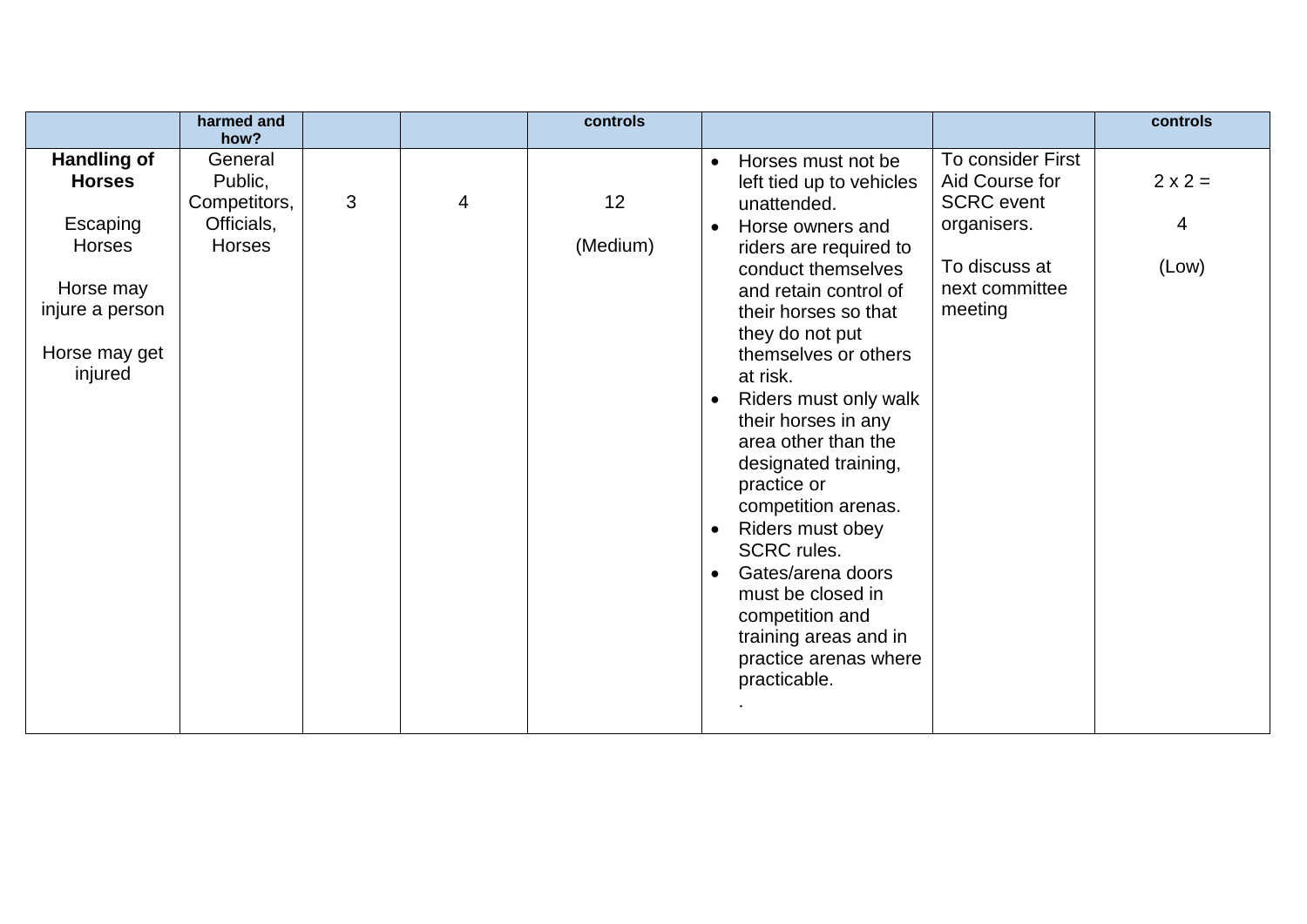|                        |                                    |            |                     |                                              | <b>Generic Risk Assessment for SCRC Activities</b>                                                                                                                                                                                                                                                                                                                         |                |                                            |
|------------------------|------------------------------------|------------|---------------------|----------------------------------------------|----------------------------------------------------------------------------------------------------------------------------------------------------------------------------------------------------------------------------------------------------------------------------------------------------------------------------------------------------------------------------|----------------|--------------------------------------------|
| <b>Activity/Hazard</b> | Who might be<br>harmed and<br>how? | Likelihood | <b>Consequences</b> | <b>Risk</b><br>rating<br>without<br>controls | <b>Controls</b>                                                                                                                                                                                                                                                                                                                                                            | <b>Actions</b> | <b>Risk</b><br>rating<br>after<br>controls |
| Housekeeping           | General<br>Public,                 | 1          |                     |                                              | <b>SCRC</b> organisers must<br>keep the arenas free of                                                                                                                                                                                                                                                                                                                     | None           | $1 \times 1 =$                             |
| <b>Illness</b>         | Competitors,<br>Officials,         |            |                     | (Low)                                        | rubbish.<br>All riders, competitors                                                                                                                                                                                                                                                                                                                                        |                |                                            |
| <b>Trips</b>           | <b>Horses</b>                      |            |                     |                                              | and supporters must<br>clean up after<br>themselves and take<br>their rubbish away.<br><b>SCRC</b> organisers must<br>ensure that the club<br>venues are left in a tidy<br>and reasonable state.<br>Rubbish bins to be<br>used appropriately.<br><b>SCRC</b> organisers must<br>keep all pedestrian<br>access routes and<br>corridors free of clutter<br>and trip hazards. |                | (Low)                                      |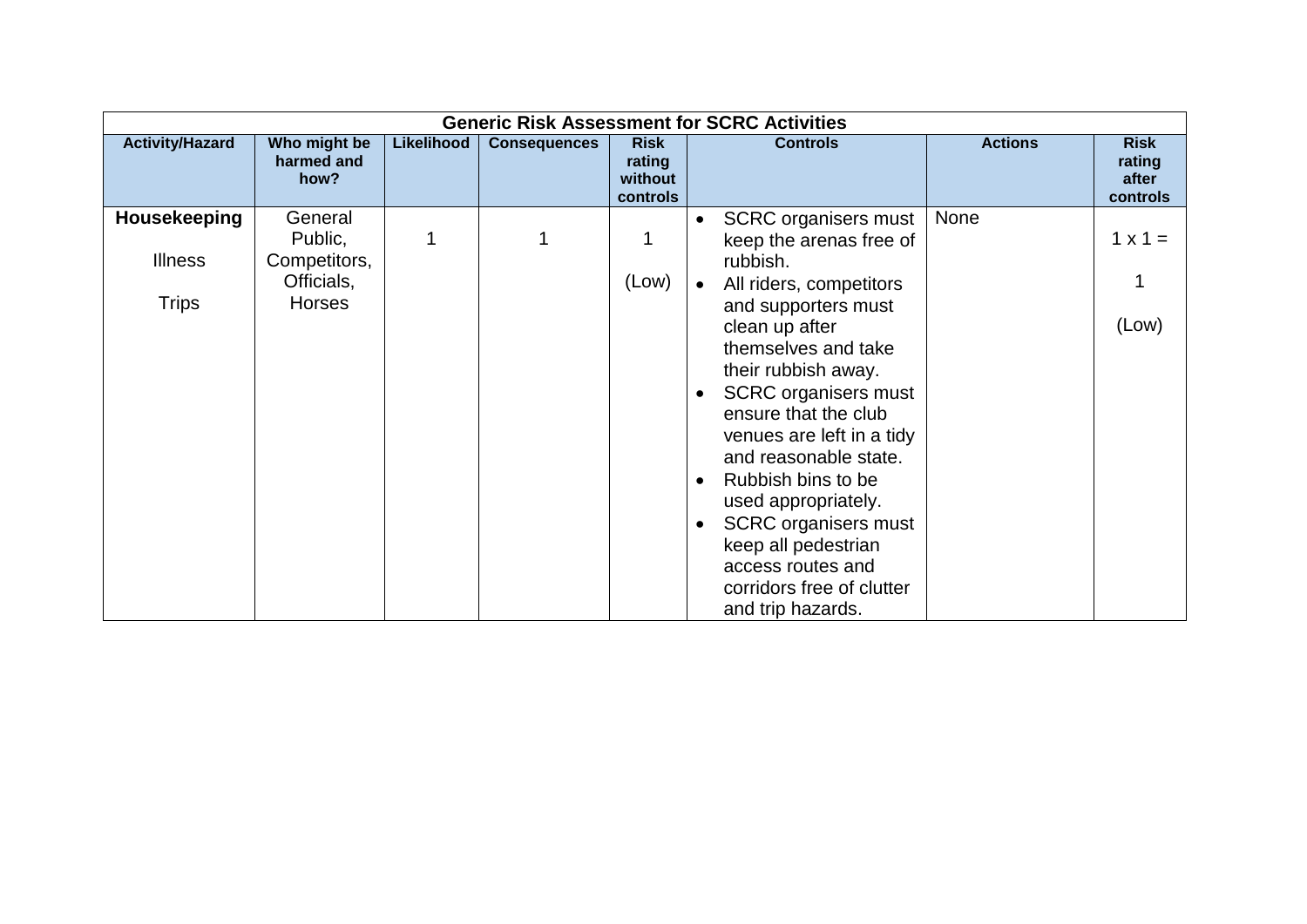| <b>Generic Risk Assessment for SCRC Activities</b>       |                                                                   |            |                     |                                              |                                                                                                                                                                                                                                                                                                                                                                                                                                                                                                              |                                            |  |  |  |  |  |  |
|----------------------------------------------------------|-------------------------------------------------------------------|------------|---------------------|----------------------------------------------|--------------------------------------------------------------------------------------------------------------------------------------------------------------------------------------------------------------------------------------------------------------------------------------------------------------------------------------------------------------------------------------------------------------------------------------------------------------------------------------------------------------|--------------------------------------------|--|--|--|--|--|--|
| <b>Activity/Hazard</b>                                   | Who might be<br>harmed and<br>how?                                | Likelihood | <b>Consequences</b> | <b>Risk</b><br>rating<br>without<br>controls | <b>Actions</b><br><b>Controls</b>                                                                                                                                                                                                                                                                                                                                                                                                                                                                            | <b>Risk</b><br>rating<br>after<br>controls |  |  |  |  |  |  |
| <b>Fire</b><br>Fire in club<br>venue<br>Fire in horsebox | General<br>Public,<br>Competitors,<br>Officials,<br><b>Horses</b> | 1          | 5                   | 5<br>(Low)                                   | None<br>Event organisers must<br>$\bullet$<br>be aware of any fire<br>exits, fire<br>extinguishers, fire<br>assembly points.<br>999 must be called in<br>the event of a fire.<br>Drivers and vehicle<br>$\bullet$<br>owners must take all<br>reasonable steps to<br>make sure that their<br>vehicles are road<br>worthy.<br>All horseboxes with<br>cooking facilities must<br>have a fire blanket and<br>fire extinguisher in the<br>living area.<br>Smoking is not<br>permitted in any public<br>buildings. | $1 \times 3 =$<br>3<br>(Low)               |  |  |  |  |  |  |